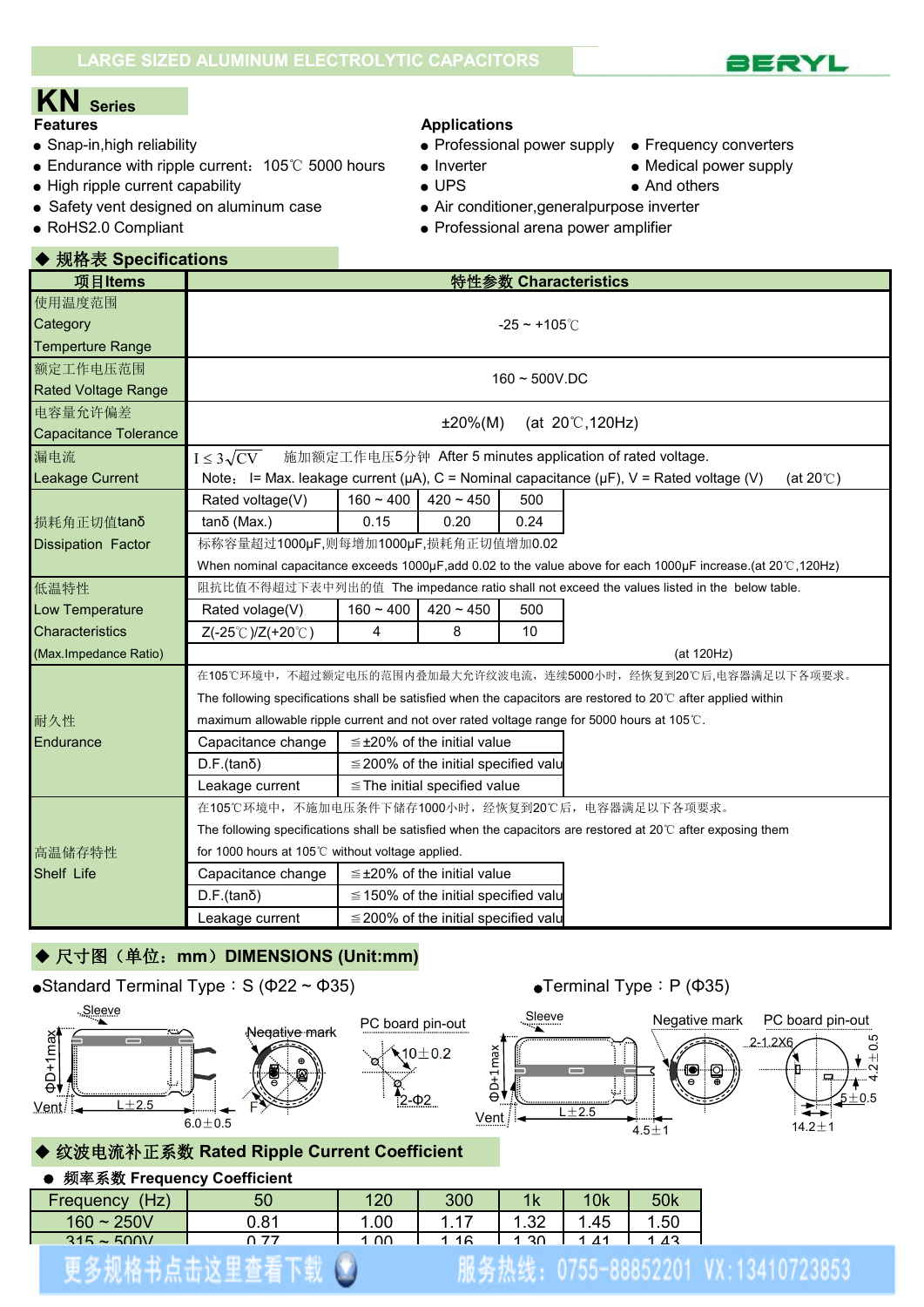

### ◆ 标准品一览表**Standard Ratings**

| WV(V)<br>Cap.(µF) |               |                        | 160(2C)                |                      |                        | 180(2Z)                |                        |                        |  |  |  |  |
|-------------------|---------------|------------------------|------------------------|----------------------|------------------------|------------------------|------------------------|------------------------|--|--|--|--|
| 270               |               |                        |                        |                      | $22 \times 25$<br>1.00 |                        |                        |                        |  |  |  |  |
| 330               | 22×25<br>1.11 |                        |                        |                      | 22×30<br>1.16          |                        |                        |                        |  |  |  |  |
| 390               | 22×30<br>1.26 |                        |                        |                      | 22×30<br>1.26          | $25 \times 25$<br>1.26 |                        |                        |  |  |  |  |
| 470               | 22×30<br>1.39 | $25 \times 25$<br>1.38 |                        |                      | 22×35<br>1.42          | 25×30<br>1.42          |                        |                        |  |  |  |  |
| 560               | 22×35<br>1.55 | 25×30<br>1.55          |                        |                      | 22×40<br>1.59          | 25×30<br>1.55          | $30 \times 25$<br>1.58 |                        |  |  |  |  |
| 680               | 22×40<br>1.75 | 25×35<br>1.78          | $30 \times 25$<br>1.74 |                      | 22×45<br>1.79          | 25×35<br>1.78          | 30×30<br>1.79          |                        |  |  |  |  |
| 820               | 22×50<br>1.97 | 25×40<br>2.01          | $30 \times 30$<br>1.96 |                      |                        | 25×40<br>2.01          | 30×35<br>2.04          |                        |  |  |  |  |
| 1,000             |               | 25×45<br>2.27          | $30 \times 35$<br>2.26 |                      |                        | 25×50<br>2.32          | $30 \times 35$<br>2.26 | 35×30<br>2.30          |  |  |  |  |
| 1,200             |               | 25×50<br>2.54          | $30 \times 40$<br>2.56 | 35×30<br>2.52        |                        |                        | 30×45<br>2.65          | 35×35<br>2.58          |  |  |  |  |
| 1,500             |               |                        | $30 \times 45$<br>2.96 | 35×35<br>2.89        |                        |                        | $30 \times 50$<br>3.03 | 35×40<br>3.01          |  |  |  |  |
| 1,800             |               |                        | $30 \times 50$<br>3.32 | 35×40<br>3.30        |                        |                        |                        | 35×45<br>3.41          |  |  |  |  |
| 2,200             |               |                        |                        | $35\times50$<br>3.87 |                        |                        |                        | $35 \times 50$<br>3.87 |  |  |  |  |

| WV(V)<br>Cap.(µF) |                        |                        | 200(2D)                |                        | 220(2P)                |                                                                                              |                        |                        |  |  |  |
|-------------------|------------------------|------------------------|------------------------|------------------------|------------------------|----------------------------------------------------------------------------------------------|------------------------|------------------------|--|--|--|
| 220               | $22 \times 25$<br>0.90 |                        |                        |                        | $22 \times 25$<br>0.90 |                                                                                              |                        |                        |  |  |  |
| 270               | 22×30<br>1.05          |                        |                        |                        | $22 \times 30$<br>1.05 |                                                                                              |                        |                        |  |  |  |
| 330               | 22×30<br>1.16          | $25 \times 25$<br>1.16 | 25X30<br>1.28          |                        | 22×35<br>1.19          | $25 \times 25$<br>1.16                                                                       |                        |                        |  |  |  |
| 390               | 22×35<br>1.29          | 25×30<br>1.29          |                        |                        | 22×40<br>1.33          | 25×30<br>1.29                                                                                |                        |                        |  |  |  |
| 470               | 22×40<br>1.46          | 25×30<br>1.42          | $30 \times 25$<br>1.45 |                        | $22 \times 45$<br>1.49 | 25×35<br>1.48                                                                                | $30 \times 25$<br>1.45 |                        |  |  |  |
| 550               | 22×45<br>1.63          | 25×35<br>1.62          | $30 \times 30$<br>1.62 |                        | $22\times50$<br>1.63   | 25×40<br>1.71                                                                                | $30 \times 30$<br>1.62 |                        |  |  |  |
| 680               |                        | 25×40<br>1.83          | $30 \times 30$<br>1.79 |                        |                        | 25×45<br>1.87                                                                                | $30 \times 35$<br>1.86 |                        |  |  |  |
| 820               |                        | 25×45<br>2.06          | $30 \times 35$<br>2.04 |                        |                        | 25×50<br>2.10                                                                                | $30 \times 40$<br>2.12 | 35×30<br>2.08          |  |  |  |
| 1,000             |                        |                        | $30 \times 45$<br>2.42 | 35×30<br>2.30          |                        |                                                                                              | $30 \times 50$<br>2.48 | 35×40<br>2.46          |  |  |  |
| 1,200             |                        |                        | $30 \times 50$<br>2.71 | $35\times40$<br>2.70   |                        |                                                                                              |                        | $35 \times 45$<br>2.78 |  |  |  |
| 1,500             |                        |                        |                        | 35×45<br>3.11          |                        |                                                                                              |                        | 35×50<br>3.20          |  |  |  |
| 1,800             |                        |                        |                        | $35 \times 50$<br>3.50 | к—<br>⇤                | Case size: $\Phi D \times L(mm)$<br>Maximum allowable ripple current at 105°C/120Hz(A.r.m.s) |                        |                        |  |  |  |

※铝电解电容器由于在纹波电流叠加时自我发热、温度上升而老化,中心温度每升温5℃寿命减少一半。要想保持长寿命请在使用过程中降低纹波电流。 The endurance of capacitors is reduced with internal heating produced by ripple current at the rate of halving the lifetime with every 5℃ rise.When long life performance is required in actual use, the rms ripple current has to be reduced.

更多规格书点击这里查看下载 3

**[-89-](http://www.ipengs.com/download/)**

服务热线: 0755-88852201 VX:13410723853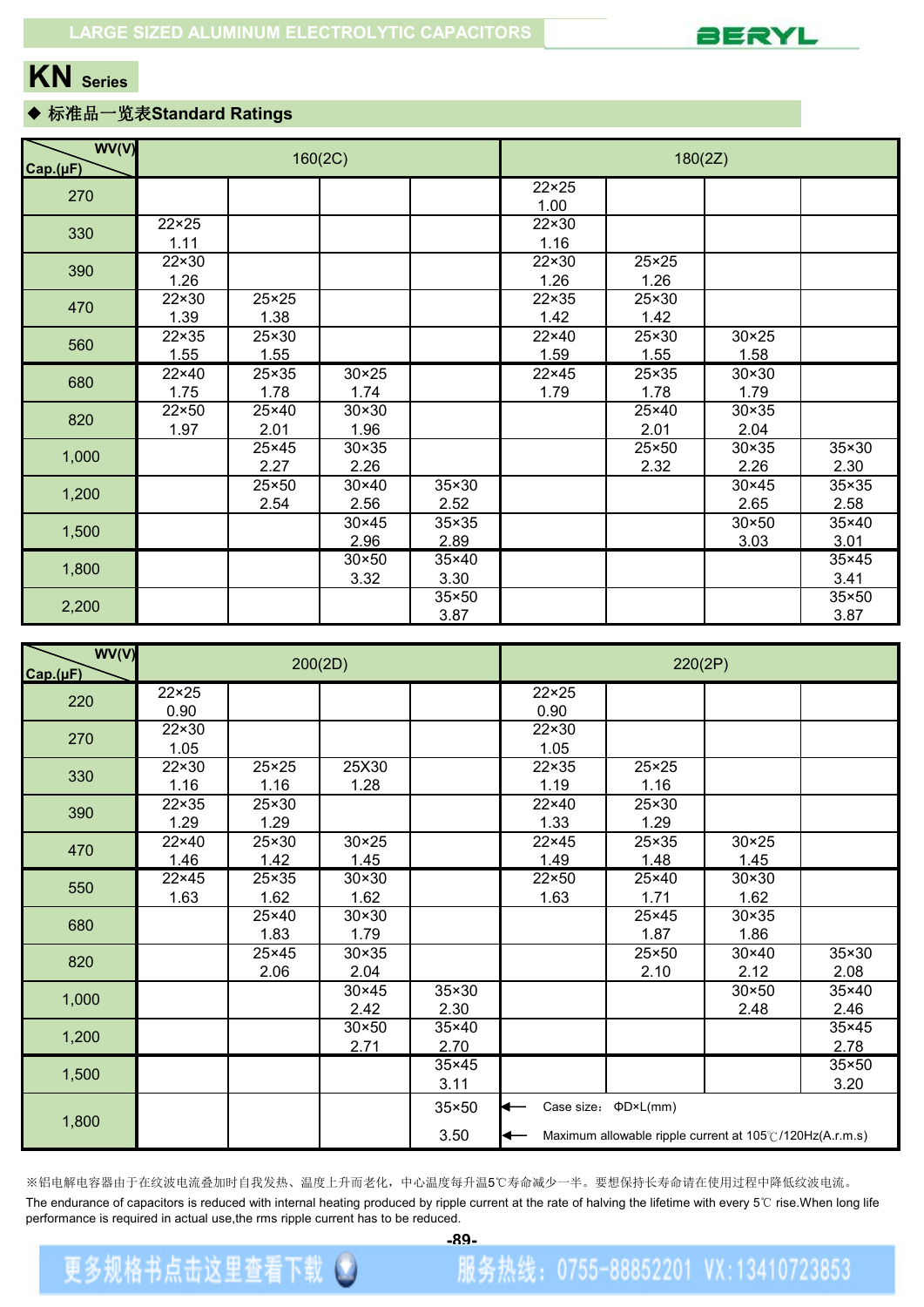

### ◆ 标准品一览表**Standard Ratings**

| WV(V)<br>Cap.(µF) |                        |                        | 250(2E)                |                        | 315(2F)                |                        |                        |                        |  |  |
|-------------------|------------------------|------------------------|------------------------|------------------------|------------------------|------------------------|------------------------|------------------------|--|--|
| 100               |                        |                        |                        |                        | $22 \times 25$<br>0.67 |                        |                        |                        |  |  |
| 120               |                        |                        |                        |                        | $22 \times 30$<br>0.77 |                        |                        |                        |  |  |
| 150               |                        |                        |                        |                        | 22×30<br>0.86          | 25×25<br>0.85          |                        |                        |  |  |
| 180               | $22 \times 25$<br>0.82 |                        |                        |                        | 22×35<br>0.96          | $25 \times 30$<br>0.96 |                        |                        |  |  |
| 220               | $22 \times 30$<br>0.95 |                        |                        |                        | 22×40<br>1.09          | 25×30<br>1.06          | $30 \times 25$<br>1.08 |                        |  |  |
| 270               | $22 \times 35$<br>1.08 | $25 \times 25$<br>1.05 |                        |                        | $22 \times 45$<br>1.24 | 25×35<br>1.23          | $30 \times 30$<br>1.23 |                        |  |  |
| 330               | 22×40<br>1.22          | 25×30<br>1.19          |                        |                        |                        | 25×40<br>1.40          | $30 \times 35$<br>1.42 | 35×30<br>1.45          |  |  |
| 390               | 22×45<br>1.36          | 25×35<br>1.35          | $30 \times 25$<br>1.32 |                        |                        | 25×50<br>1.59          | $30 \times 35$<br>1.54 | $35 \times 30$<br>1.57 |  |  |
| 470               | 22×50<br>1.49          | 25×40<br>1.52          | $30 \times 30$<br>1.49 |                        |                        |                        | $30 \times 45$<br>1.81 | $35 \times 35$<br>1.77 |  |  |
| 560               |                        | 25×45<br>1.70          | $30 \times 35$<br>1.69 |                        |                        |                        | $30 \times 50$<br>2.03 | $35 \times 40$<br>2.02 |  |  |
| 680               |                        | 25×50<br>1.91          | 30×40<br>1.93          | $35 \times 30$<br>1.90 |                        |                        |                        | $35 \times 45$<br>2.29 |  |  |
| 820               |                        |                        | 30×45<br>2.19          | $35 \times 35$<br>2.13 |                        |                        |                        | $35 \times 50$<br>2.59 |  |  |
| 1,000             |                        |                        |                        | 35×40<br>2.46          |                        |                        |                        |                        |  |  |
| 1,200             |                        |                        |                        | $35 \times 50$<br>2.86 |                        |                        |                        |                        |  |  |

| WV(V)<br>Cap.(µF) |                        |                        | 350(2V)                | 400(2G)                                                  |                        |               |                        |                        |  |  |
|-------------------|------------------------|------------------------|------------------------|----------------------------------------------------------|------------------------|---------------|------------------------|------------------------|--|--|
| 68                |                        |                        |                        |                                                          | $22 \times 25$<br>0.55 |               |                        |                        |  |  |
| 82                |                        |                        |                        |                                                          | $22 \times 30$<br>0.63 |               |                        |                        |  |  |
| 100               | $22 \times 25$<br>0.67 |                        |                        |                                                          | $22 \times 30$<br>0.70 | 25×25<br>0.70 | 25X30<br>0.76          |                        |  |  |
| 120               | 22×30<br>0.77          | $25 \times 25$<br>0.76 |                        |                                                          | $22 \times 35$<br>0.79 | 25×30<br>0.79 |                        |                        |  |  |
| 150               | $22 \times 35$<br>0.88 | 25×30<br>0.88          |                        |                                                          | $22\times 40$<br>0.90  | 25×30<br>0.88 | $30 \times 25$<br>0.90 |                        |  |  |
| 180               | $22 \times 45$<br>0.99 | 25×30<br>0.96          | $30 \times 25$<br>0.98 |                                                          | $22 \times 45$<br>0.99 | 25×35<br>1.01 | $30 \times 30$<br>1.01 |                        |  |  |
| 220               | 22×45<br>1.12          | 25×35<br>1.11          | $30 \times 30$<br>1.11 |                                                          |                        | 25×40<br>1.14 | $30 \times 35$<br>1.16 |                        |  |  |
| 270               | 25×40<br>1.26          | $30 \times 35$<br>1.28 |                        |                                                          |                        | 25×50<br>1.32 | $30 \times 40$<br>1.33 | $35 \times 30$<br>1.31 |  |  |
| 330               | 25×45<br>1.40          | $30 \times 35$<br>1.42 | 35×30<br>1.45          |                                                          |                        |               | $30 \times 45$<br>1.52 | $35 \times 35$<br>1.48 |  |  |
| 390               | $30 \times 40$<br>1.60 | $35 \times 35$<br>1.61 |                        |                                                          |                        |               | $30 \times 50$<br>1.69 | $35 \times 40$<br>1.68 |  |  |
| 470               | $30 \times 50$<br>1.86 | $35\times40$<br>1.85   |                        |                                                          |                        |               |                        | $35 \times 45$<br>1.91 |  |  |
| 560               | 35×40<br>2.02          |                        |                        |                                                          |                        |               |                        | $35 \times 50$<br>2.14 |  |  |
| 680               | $35 \times 50$         |                        |                        | Case size: $\Phi D \times L$ (mm)                        |                        |               |                        |                        |  |  |
|                   | 2.36                   |                        |                        | Maximum allowable ripple current at 105°C/120Hz(A.r.m.s) |                        |               |                        |                        |  |  |

※铝电解电容器由于在纹波电流叠加时自我发热、温度上升而老化,中心温度每升温5℃寿命减少一半。要想保持长寿命请在使用过程中降低纹波电流。 The endurance of capacitors is reduced with internal heating produced by ripple current at the rate of halving the lifetime with every 5℃ rise.When long life performance is required in actual use,the rms ripple current has to be reduced.

### 更多规格书点击这里查看 下勤

## 服务热线: 0755-88852201 VX:13410723853